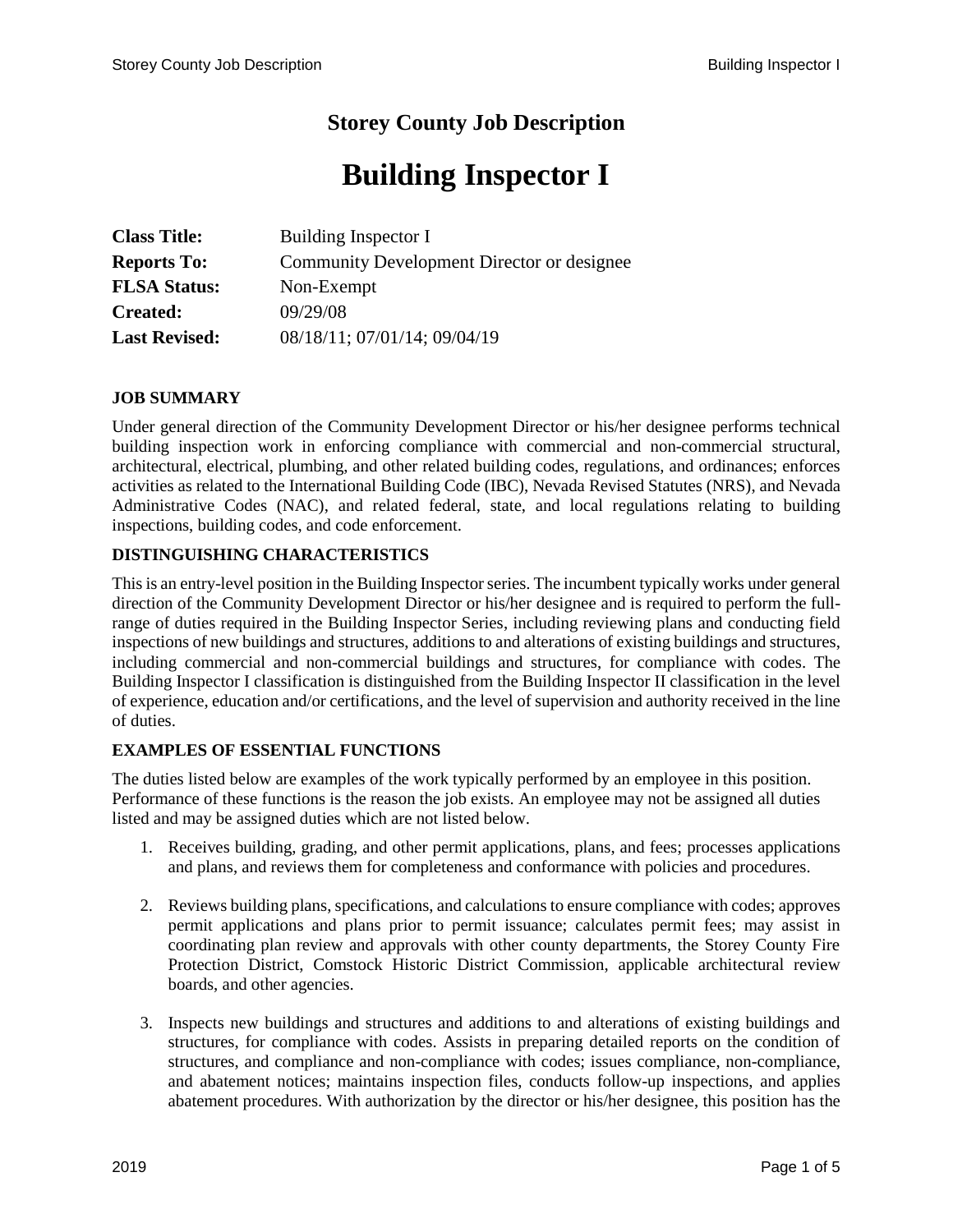authority to deem a building or structure unsafe or uninhabitable, and to issue orders for stop-work, nuisance and abatement, do-not-occupy, and condemnation.

- 4. Investigates complaints regarding building and safety hazards and related code violations; determines if action is required, takes appropriate action, and reports status to the Building Official or other department staff for further follow-up.
- 5. Confers, educates, and coordinates with developers, customers, community groups, property owners, and the public about codes and related subjects; facilitates proactive voluntary code compliance and empowers community self-help programs.
- 6. Conducts investigations and site inspections; coordinates with other departments on administering applicable land use regulations, zoning, special use permits and variances, court data, corporation status, county assessor, and other databases and organization sources.
- 7. Remains current on building and life safety codes and regulations for commercial and noncommercial buildings and uses; under direction and guidance, works closely with the planning department and the fire district in administering regulations; and reviews agenda items, inspection reports, special use and other planning permits and reports, and other information to assure existing and proposed uses conform to building and fire codes, zoning codes, FEMA flood hazards zones, and other regulations.
- 8. As applicable to buildings and construction within designated floodplains, reviews permit applications for commercial and non-commercial development; enforces local floodplain ordinances; assists the floodplain management team in updating ordinances; and assists in floodplain management studies, plans, and mapping activities.
- 9. Remains current on new and proposed federal and state legislation related to the field; provides comments and recommendations to the director or his/her designee.
- 10. Coordinates with appropriate building officials, supervisors, entities and other administrators in locating vacant and abandoned buildings and structures; posts notices.
- 11. During emergencies, may respond to and actively participate in all-hazard Incident Command Systems (ICS); may provide assistance in the integration of facilities, equipment, personnel, procedures, and communications operating within a common organization ICS structure; may assist in coordinating responses among various jurisdictions and functional agencies, both public and private; and may assist in establishing common processes for planning and managing resources in the ICS; may assist departments on their emergency management and ICS plans.
- 12. Provides telephone and over-the-counter services as needed.
- 13. May provide assistance to the Building Official, the department Director or other supervisor in order to better develop department goals, objectives, policies and procedures.
- 14. Maintains all required certifications and licenses; attends and participates in professional group sessions; stays abreast of new trends and innovations related to the field.
- 15. Serves as a representative of Storey County and the Community Development Department, demonstrating a positive attitude and progressive actions through the display of professionalism, courtesy, and appropriate tact and discretion in all interactions with other employees and with the public.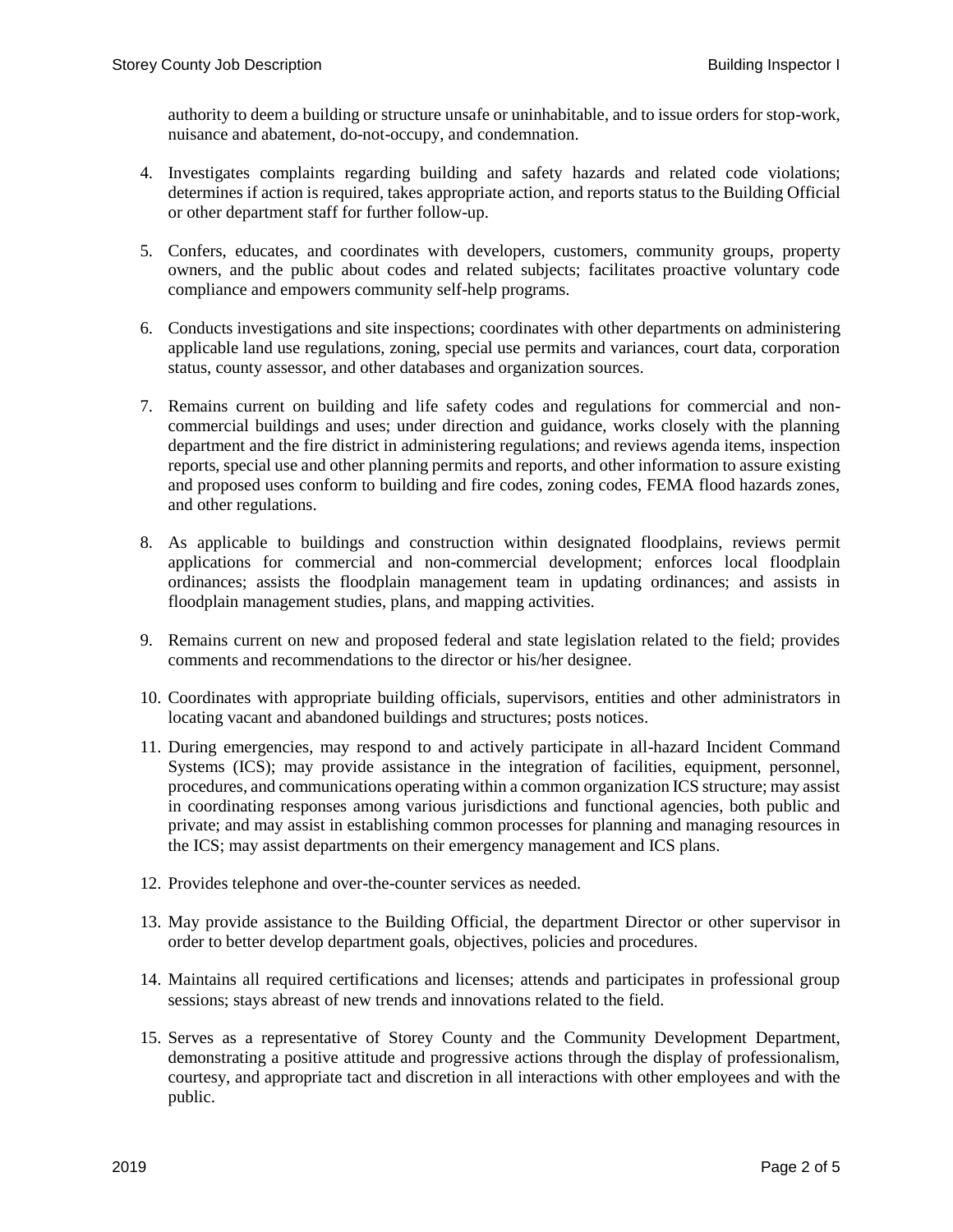# **QUALIFICATIONS**

### Knowledge of

- 1. Universal building construction and plan vocabulary, techniques and principles; International Building Codes (IBC) and other federal, state, and county regulations applicable to residential and non-residential construction; and field inspection practices.
- 2. FEMA National Flood Insurance Program (NFIP) and floodplain management regulations, programs, and practices applicable to buildings and construction.
- 3. Business and geometric mathematics sufficient to cross-check examine complex building plans and calculations for code compliance, and to calculate building permit and other fees.
- 4. Correct English usage including grammar, punctuation, and vocabulary.
- 5. Basic modern office equipment including, but not limited to, telephones, fax machines, and copiers; personal computer programs such as Microsoft Windows and Office, and other applicable programs and software.
- 6. Principles of customer services and working within a team-oriented work environment; methods and techniques for dealing with the public during stressful situations.

#### Ability to

- 1. Perform thorough and accurate examinations of basic and complex commercial and noncommercial building and site plans and specifications.
- 2. Perform thorough and accurate code compliance field inspections; apply complex codes and regulations to practical use and under varying conditions; investigate complaints, evaluate alternatives, recommend appropriate resolutions; enforce regulations with firmness, tact, and impartiality.
- 3. Perform mathematical calculations applicable to building and site plans and permits; coordinate plan review and approvals with other departments; apply policies and procedures efficiently and in a practical manner.
- 4. Effectively communicate verbally and in-writing; gather, analyze, and prepare valid and reliable data and information; present to individuals and groups in understandable and persuasive manner; promote constructive and efficient cooperation in a team environment; act courteously and communicate effectively with others in a variety of different emotional states, from a variety of different backgrounds, and with different educational backgrounds and mental capacities.
- 5. Maintain accurate records; exercise sound independent judgment within established guidelines; work effectively under pressure of deadlines, conflicting demands, and during emergencies.
- 6. Operate basic modern office equipment including telephones, fax machines, and copiers; personal computer programs such as Microsoft Windows and Office, and other programs and systems applicable to the position; type at a sufficient rate and with accuracy to perform the functions of the position; and operate a motor vehicle for intermittent and extended periods.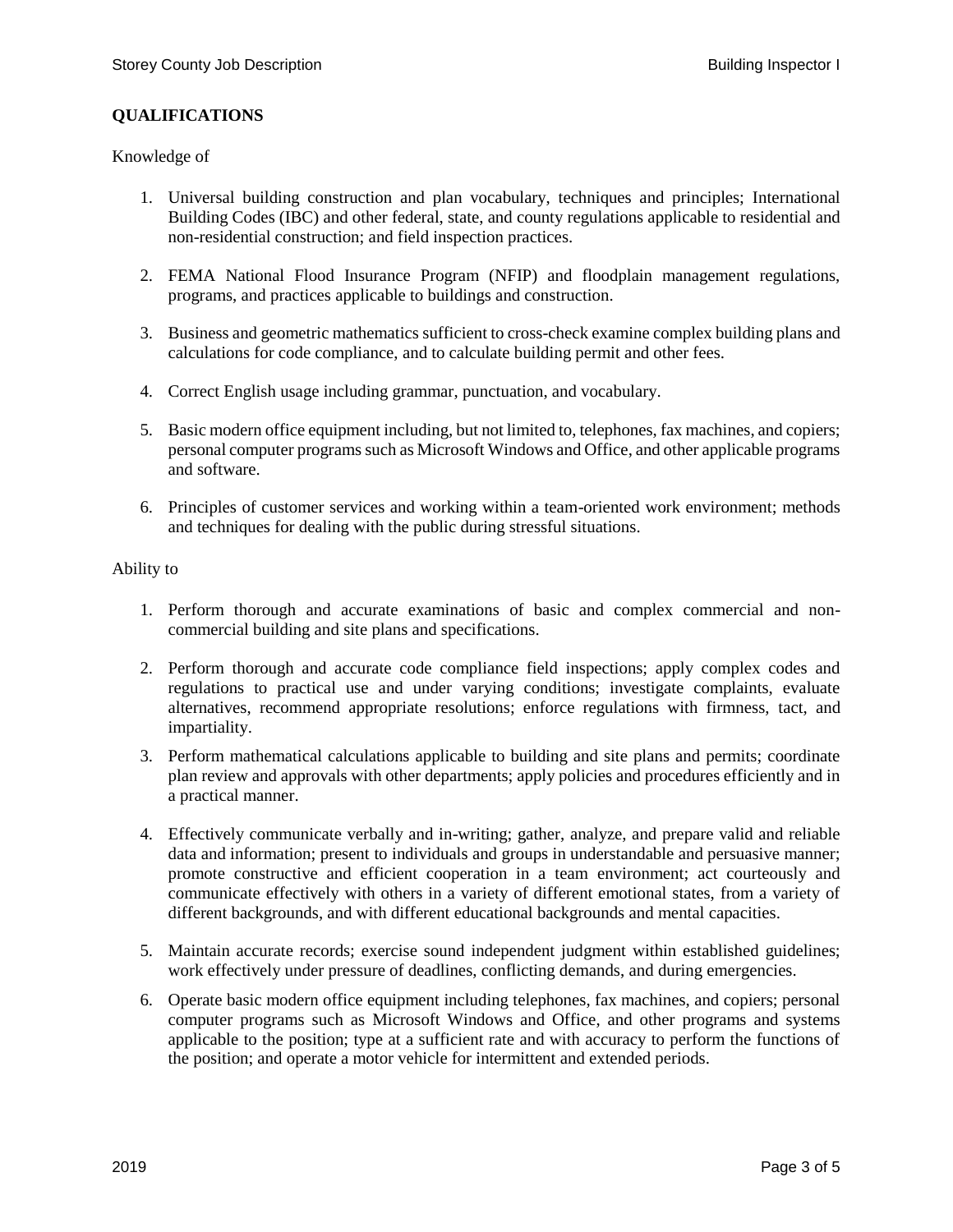- 7. Consistently demonstrate a positive attitude and progressive actions through the display of professionalism, courtesy, and appropriate tact and discretion in all interactions with other employees and with the public.
- 8. Carry out and actively participate in an assortment of special and ongoing projects.
- 9. Cooperate and work with staff and co-workers in a supportive and positive manner.
- 10. As allowable by law, maintain and handle information in a highly confidential manner.
- 11. Represent the department in the court of law and testify on matters pertaining to building development, code enforcement, violations, and related matters, as necessary.
- 12. Continue education and training to remain current on latest policies, practices, and required certifications; remain current on new and proposed federal and state legislation related to the field.

# **LICENSING, EDUCATION & OTHER REQUIREMENTS**

- 1. Any combination of training, education, and experience that would provide the required knowledge and abilities. A typical way to gain the required knowledge and ability is:
	- High school diploma or equivalent; and
	- At least 1 year of increasingly responsible professional experience with industrial, commercial, and non-commercial inspections, code enforcement, or building trades and construction; and
	- Plans examining experience may be preferred; or
	- Combination of experience and education.
- 2. International Code Council (ICC) Residential Inspector required
- 3. International Code Council (ICC) Commercial Inspector required within 12 months of hire.
- 4. Any supplemental certification such as ICC's Plans Examiner, Mechanical Inspector, Plumbing Inspector, and Energy Inspector may be preferred.
- 5. Possess and maintain a valid Nevada Driver License appropriate for vehicles and other equipment operated.
- 6. Military experience applicable to the duties of this position may be preferred.
- 7. The ability to pass a criminal background investigation.

# **PHYSICAL REQUIREMENTS & WORK ENVIRONMENT**

The requirements described here are representative of those that must be met by an employee to successfully perform the essential functions of the job.

 **Physical Requirements.** Strength, stamina and dexterity to sit in vehicles operating on rough roads, wildland areas and off-road terrains; walk on uneven or slippery surfaces; climb ladders and scaffolding, and walk on high roof tops; frequent bending, sitting, reaching, kneeling, standing for long periods; occasional lifting of items weighing up to 50 pounds; reaching for items above the head and below the feet; enter confined spaces and other areas; visual acuity for field inspections; strength, dexterity, coordination, and vision to use keyboard and video display terminal for prolonged periods; dexterity and coordination to handle files and single pieces of paper; manual